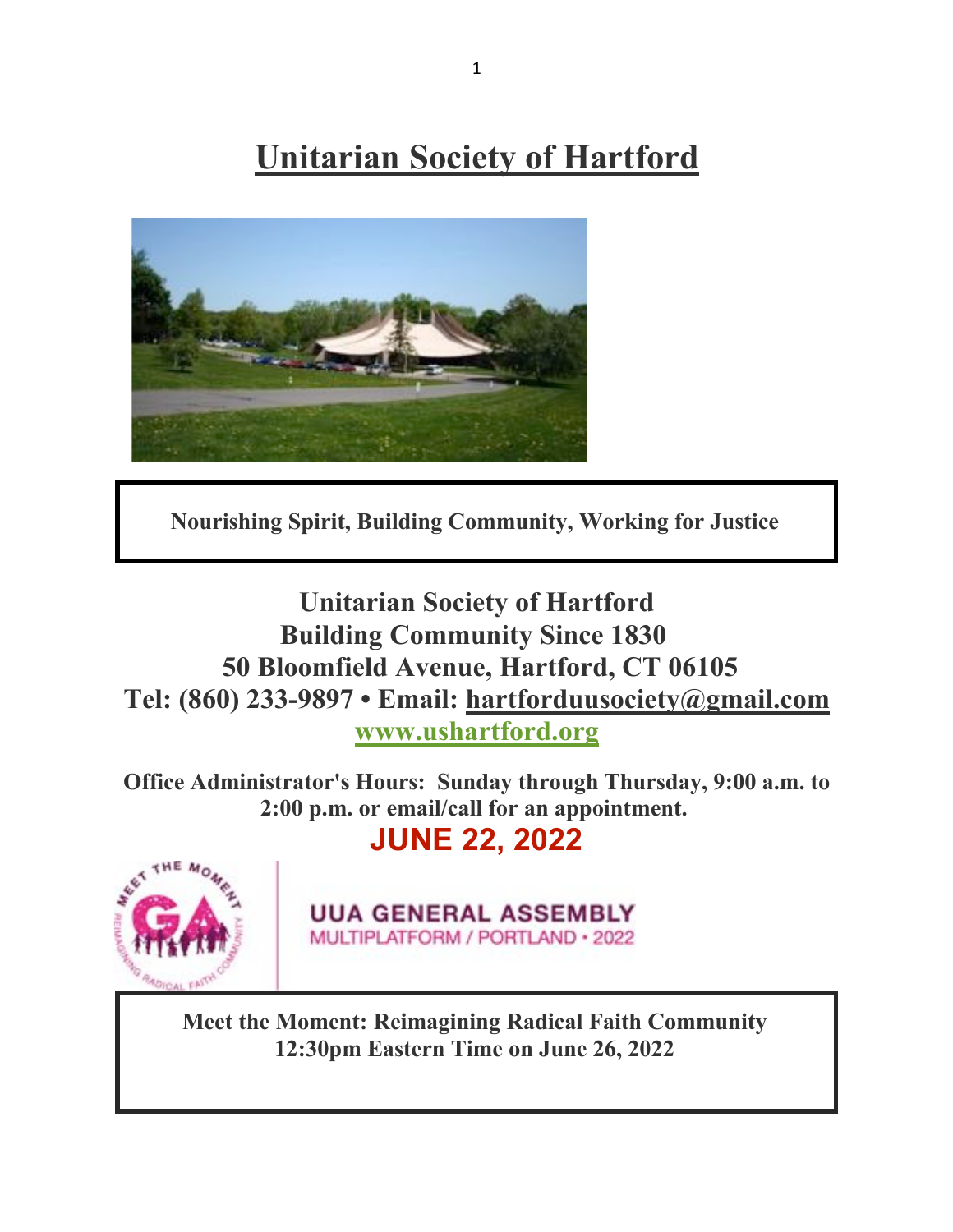At General Assembly, the annual meeting of the Unitarian Universalist Association, "attendees worship, witness, learn, connect, and make policy for the Association through democratic process."

At USH, it is our practice to celebrate General Assembly on the last Sunday in June. After two years of virtual GA, this year there is an option to meet in person *or* online. You may tune in to the GA Worship Service, livestreamed, from wherever you are.

**To learn more and register, visit the UUA's website at uua.org and click on General Assembly.**

**June 26 Worship will be livestreamed from General Assembly in Portland, OR, at 09:30 Pacific Time, which is 12:30 p.m. Eastern Daylight Time. The service will last approximately 90 minutes.**

**To view GA Sunday worship as it is streamed, visit the UUA's website uua.org at 12:30 Eastern time on June 26. According to our understanding there should be prominent "pointers"directing you to the livestream. The service may also be viewed in real time via the UUA's YouTube channel.**

**We will not have a worship service at the Meeting House on June 26.**

### *From the Board*

As reported last week, USH is in touch with Rev. Keith Kron, of the UUA transitions office, hoping to locate a minister who can serve us beginning this fall. Rev. Kron has forwarded the name and CV of one prospect: a minister, recently retired from settled ministry yet interested in serving a congregation on a shorter-term basis as a contract (or possibly interim) minister. There are also several ministers who may be interested in a parttime contract with us.

Several board members will be interviewing the first of these prospects, ideally by the end of this week if that can be arranged, and will also review and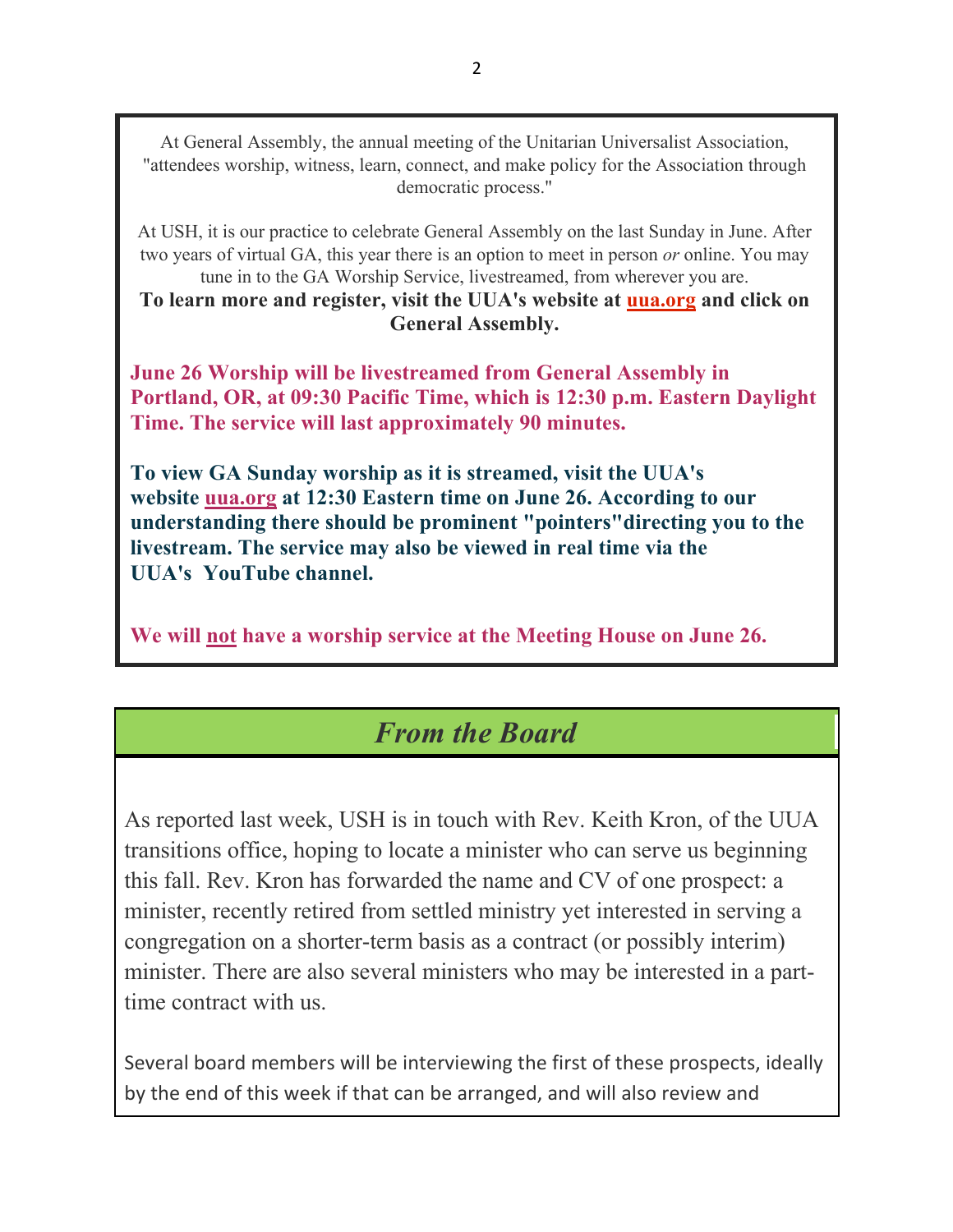consider others who are referred to us by the transitions office. It is encouraging to know there are some potential "good fits" out there, though that is still no guarantee of success. We are, however, hopeful.

~ Rob Spector, President

# *Summer Services*

*Living Fully* The inspiration for the theme of summer services is the poem, "Urgency", by Rosemerry Wahtola Trommer...

> "*Again the chance To do the work To see the world exactly as it is and still write it a love letter."*



July 3 through September 4 **10:00 a.m.**

Fellowship Hall, in person and livestreamed

### **Pulpit Guests/Worship Associates:**

**July 3** – *Let Freedom Ring: Liberal Religion and the Founding Fathers* Judy Robbins/Sue Smolski **July 10** – *Where the Rubber Hits the* 

*Road* Kate Byroade/Laurie Kelliher **July 17** – *(Title Pending)* Artist's Way/Carol Simpson **July 24** – *(Title Pending)* Judy Robbins/Rick Tsukada **July 31** – *(Title Pending)* Brian Harvey/ Rick Tsukada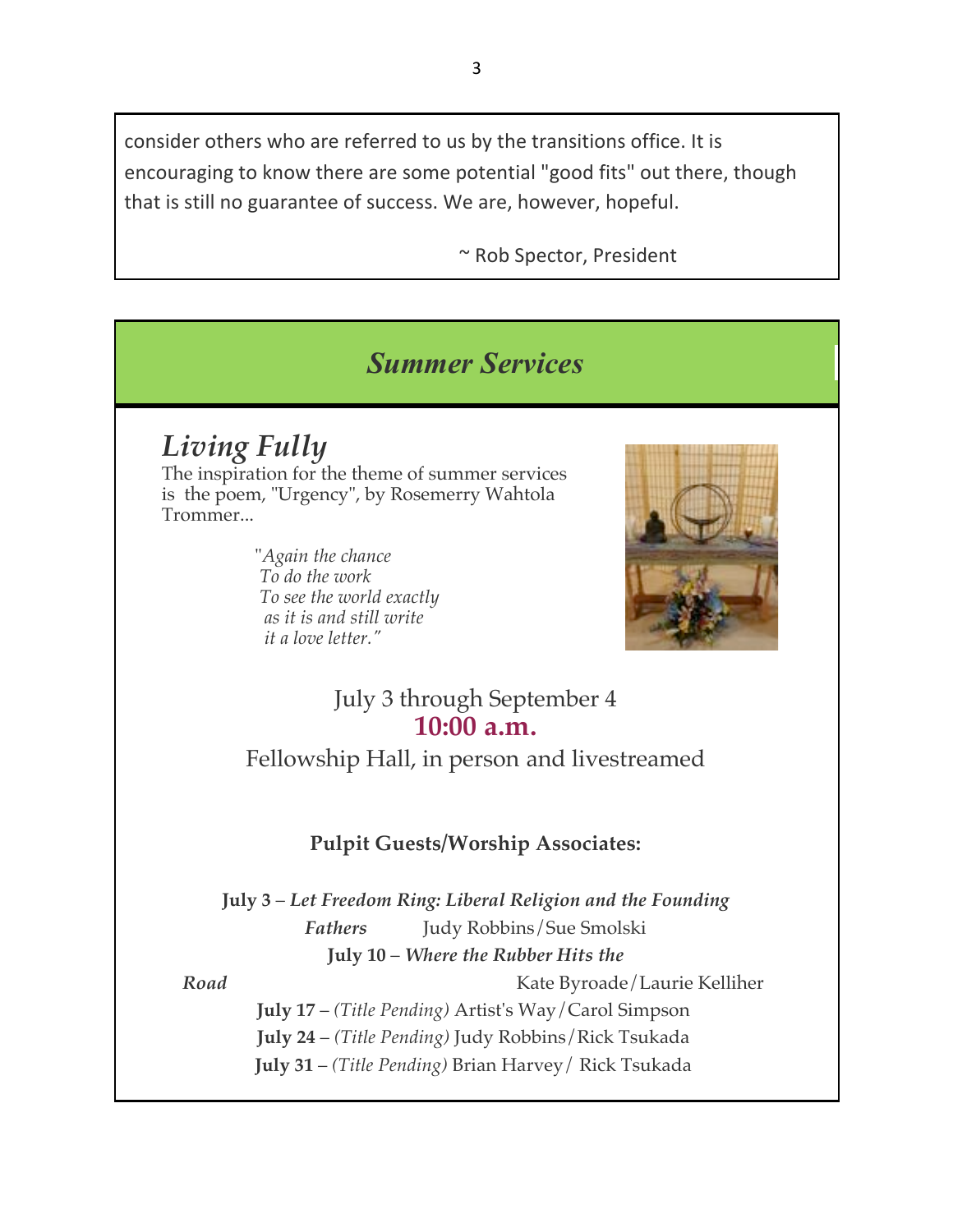**August 7** – *Stillness and Flow: Yogic Spirituality* Lucille Giammetteo and Michael Michaud/Sue Smolski **August 14** – *(Title Pending)* Rev. Erica Baron (UUA)/Margaret Leicach **August 21** – *(Title Pending)* John Bengtson/Laurie Kelliher **August 28** – *It's OK To Not Be OK* Carol Simpson/Judy Robbins **September 4** – *(Title Pending)* Annie Witzler/Sue Smolski As Laurie Kelliher described this year's Summer Services: "A celebration of the qualities that give our life meaning and joy as well as the solaces that hearten our soul even as we confront loss or disappointment or live in the face of suffering." This is Summer Worship at USH! *Sue Smolski, Worship Associate Coordinator*

# *USH Community*

### **Celebrating a Long Relationship With** *Hands On Hartford*



June's Good Neighbor Offering is dedicated to Hands On Hartford, a local organization widely known for its work helping to provide basic needs... primarily nutrition, health, and housing assistance but other services also. Kate Shafer (pictured above, with Peter Meny) came here to speak about Hands On Hartford in her role as their Director of Partnership and Support. However, in addition to thanking the congregation for our offering, she brought a surprise for us  $-$  a commemorative plaque marking (as of 2019) the 50th year of Hands On Hartford, founded in 1969 as Center City Churches. As it turns out, USH was one of the founding congregations of Center City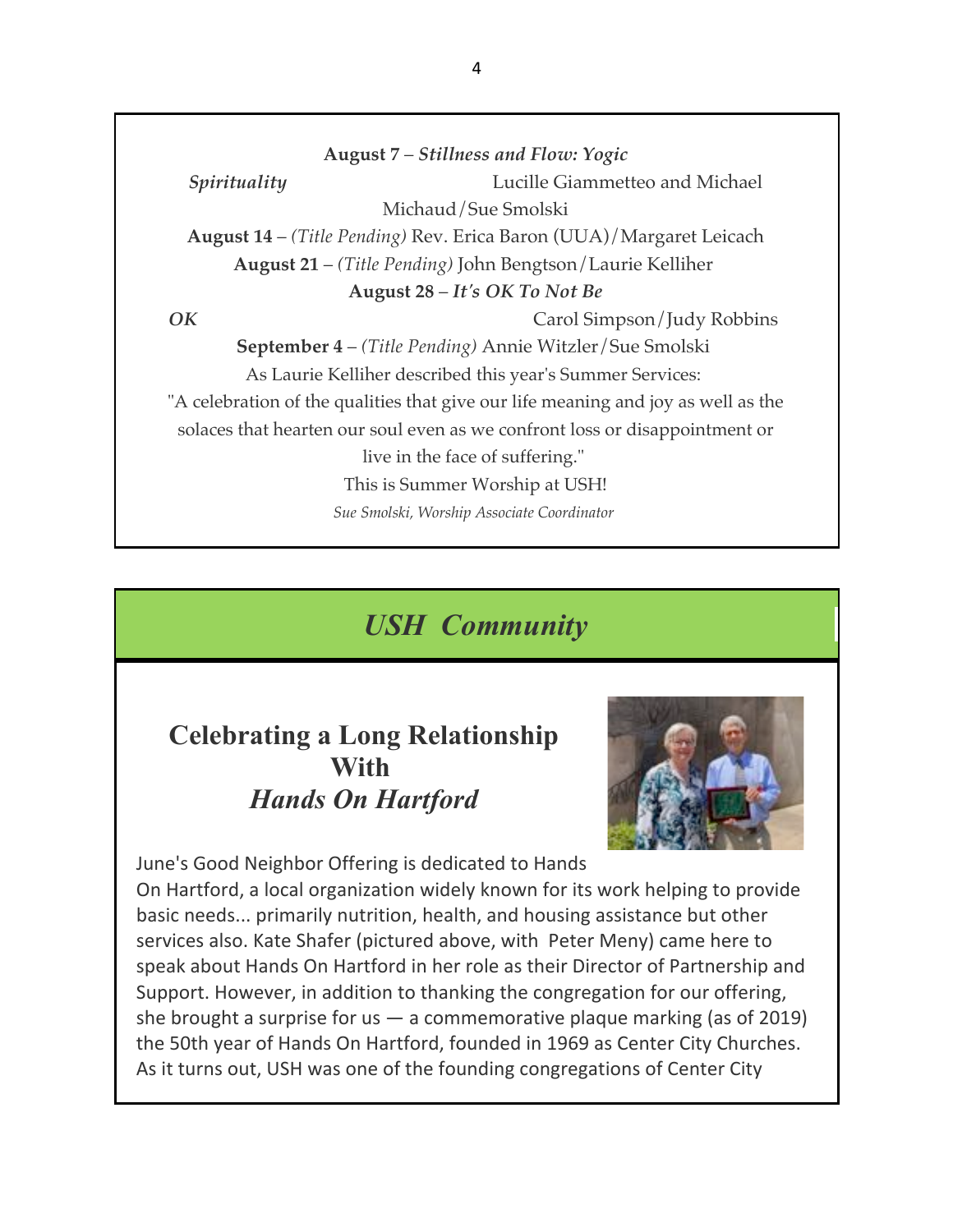Churches, and many of our members were enthusiastic volunteers in an early tutoring program with students in Hartford's Betances School. Following the service, Deb Meny and Nancy Reed shared some tutoring memories with Kate, noting that while we no longer had a relationship with Betances, some members are continuing to meet with and tutor students in other Hartford public school settings.

Hands On Hartford's latest project is their almost-ready-for-prime-time Community Café, set to open in early July. Located at 55 Bartholomew Avenue, Hartford, the café will serve daily meals to the wider community as well as to HOH clients on an ability-to-pay basis. The concept incorporates their culinary training graduates in menu development and meal preparation; similar projects in other parts of the country are credited with offering opportunities to meet people outside one's typical social or business circles. You can follow their progress, find out exactly when the café will be opening, and check weekly menus at www.handsonhartford.org.

Oh — and why the delay in delivering the plaque? The anniversary year was 2019, and the plaques were not ready until 2020... then, pencil in a pandemic delay! Now, it's a welcome reminder of our partnerships with Hartford service organizations, be they historic or current. In HOH's case, it's both.



#### **Seascapes, Landscapes and more Paintings by Bill Revill**

Bill grew up in this Hartford congregation, going back to the Pearl Street days. His parents, Peter and Ellie Revill, joined this society over sixty years ago and it will always feel like coming home to his time spent with this congregation.

This exhibit highlights Bill's love and appreciation of his native New England, including seascapes of Hammonasset, Cape Cod,

and Star Island in the Isle of Shoals. There are paintings of chickens, too. To stay current with Bill's work, please visit his website at **www.billrevill.com**. You may also follow "Bill Revill ART" on FACEBOOK.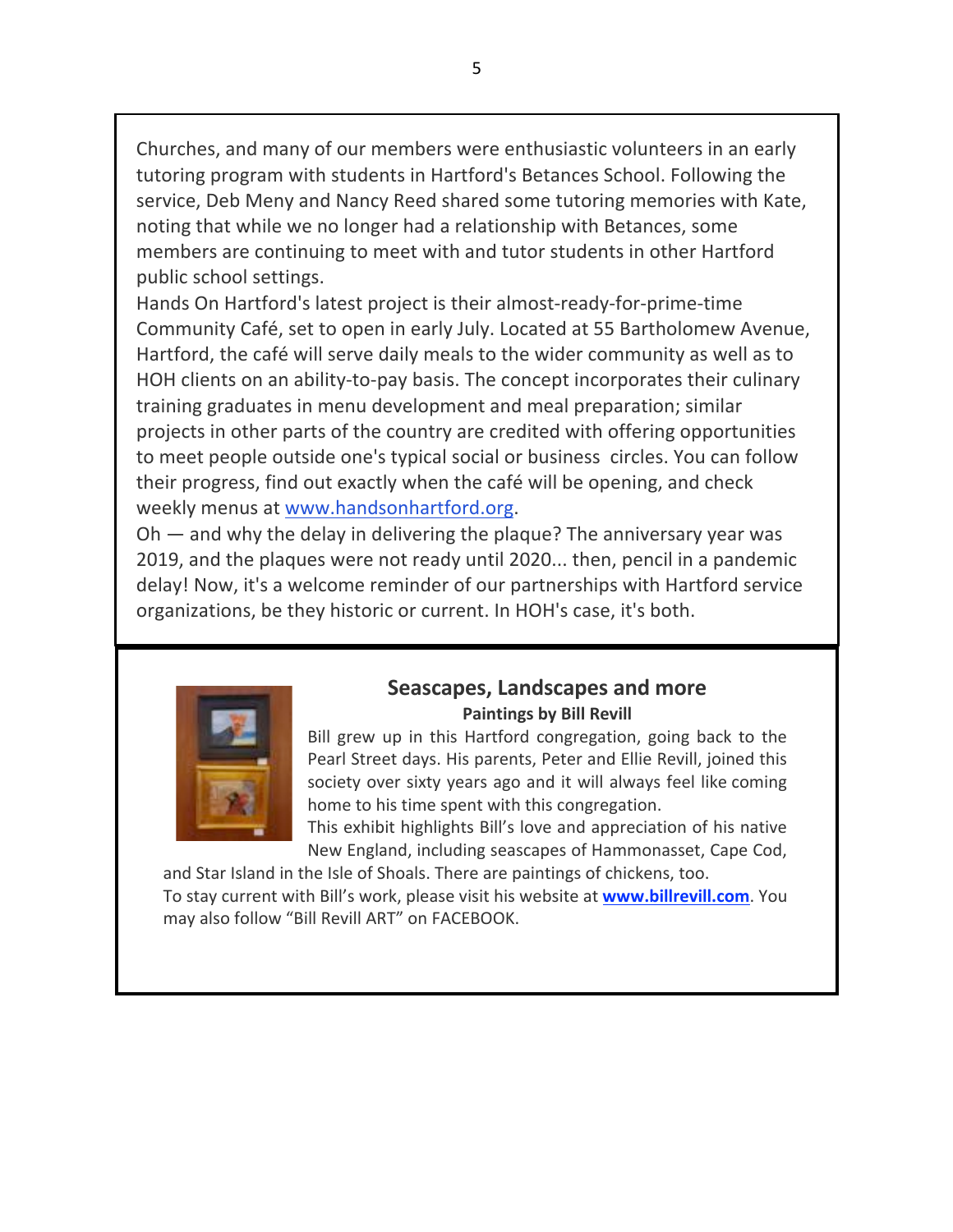

*Did UU Know?*

# **Pirate Ship Made Ready to Set Sail!**

Kevin Girouard recently applied approximately five gallons of Cedartone Wood Preservative to our Pirate Ship. She is now in fine shape to venture seaward (though we hope the Park River never rises to the level of her 'dock'!) Avast, Mateys!



A question: Does our ship have a name? And do you know what it is?? Please email Buffie if you can answer this question. A ship without a name is a woeful thing indeed... (We may need a naming contest; just saying!)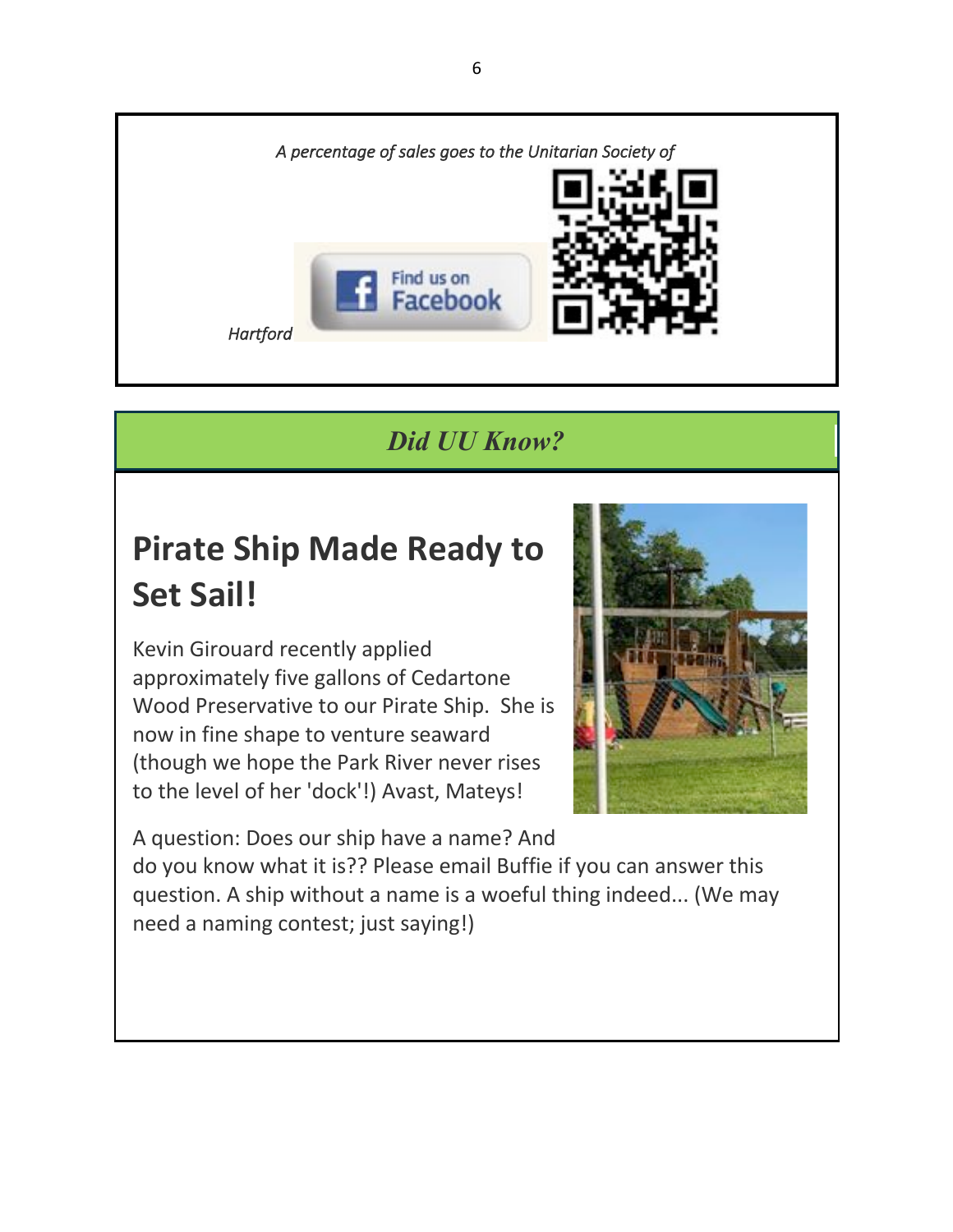### *Social Justice*



### **West Hartford PRIDE FESTIVAL**

**Saturday, June 25 12 noon – 6pm Blue Back Square**

#### **USH and the Universalist Church of West Hartford share a booth at this year's West Hartford PRIDE FESTIVAL**

Last year, the West Hartford PRIDE FESTIVAL was named Best Festival of 2021 by the Hartford *Courant*. This year is looking bigger and better, with lots of fun, food, and activities for everyone. Please see link **HERE** for more information, and to volunteer at the UU booth.

Sign up for PRIDE booth activities, decorations, and informational handouts **HERE**



# **June is LGBTQIA Pride Month**

Lesbian, Gay, Bisexual and Transgender Pride Month (LGBTQIA Pride Month) is celebrated

annually in June to honor the 1969 Stonewall riots, and works to achieve equal justice and equal opportunity for lesbian, gay, bisexual, transgender, and questioning (LGBTQIA) Americans. In June of 1969, patrons and supporters of the Stonewall Inn in lower Manhattan staged an uprising to resist the police harassment and persecution to which LGBTQIA Americans were commonly subjected. This uprising marks the beginning of a movement to outlaw discriminatory laws and practices against LGBTQIA Americans.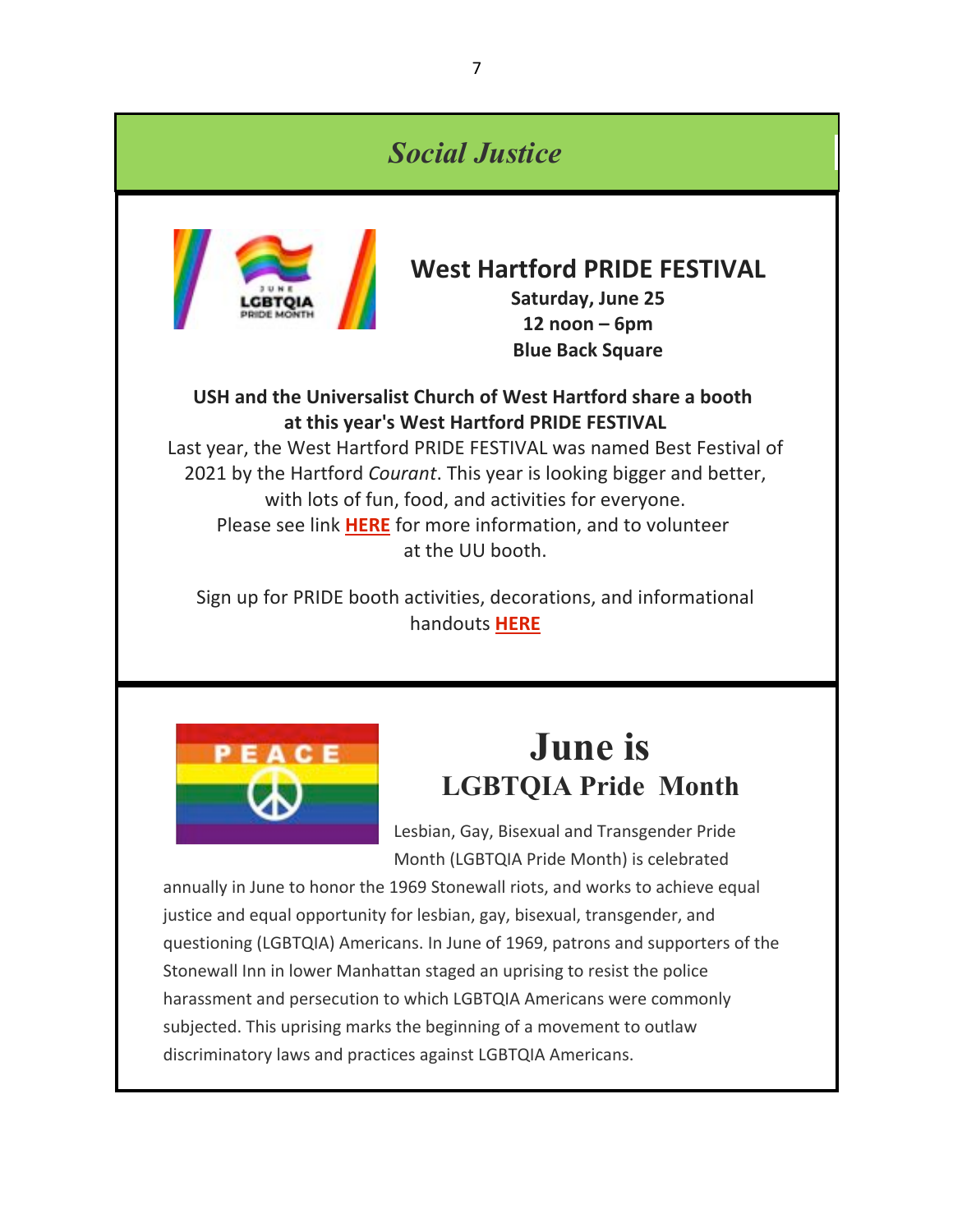Today, celebrations include pride parades, picnics, parties, workshops, symposia and concerts, and LGBTQIA Pride Month events attract millions of participants around the world. Memorials are held during this month for those members of the community who have been lost to hate crimes or HIV/AIDS. The purpose of the commemorative month is to recognize the impact that LGBTQIA individuals have had on history locally, nationally, and internationally. Federal and local policies and practices are increasingly acknowledging and focusing on LGBTQIA youth and numerous national advocacy and other organizations are also giving greater attention to LGBTQIA youth in their work. Encouraging greater acceptance and support for all youth, including those who are or are perceived to be LGBTQIA, will make communities, schools, and other settings safer, better places for all youth.

#### **Food Bank Information**

Here are this week's West Hartford Food Bank needs. Food donations for all area towns go down in the Spring and Summer months while hungry individuals and families remain. You can check on your local town's needs by going online. Some towns like Bloomfield, Hartford, East Hartford, Glastonbury, and Manchester have multiple sites from which to choose.

#### **Please give as you are able!**

**West Hartford Food Bank needs for the week of 6/26/2022:**

Baked beans Canned pasta Canned tomato sauce Pasta Canned fruit Applesauce 1 lb. bag of rice

*Thank you, Diana Heymann*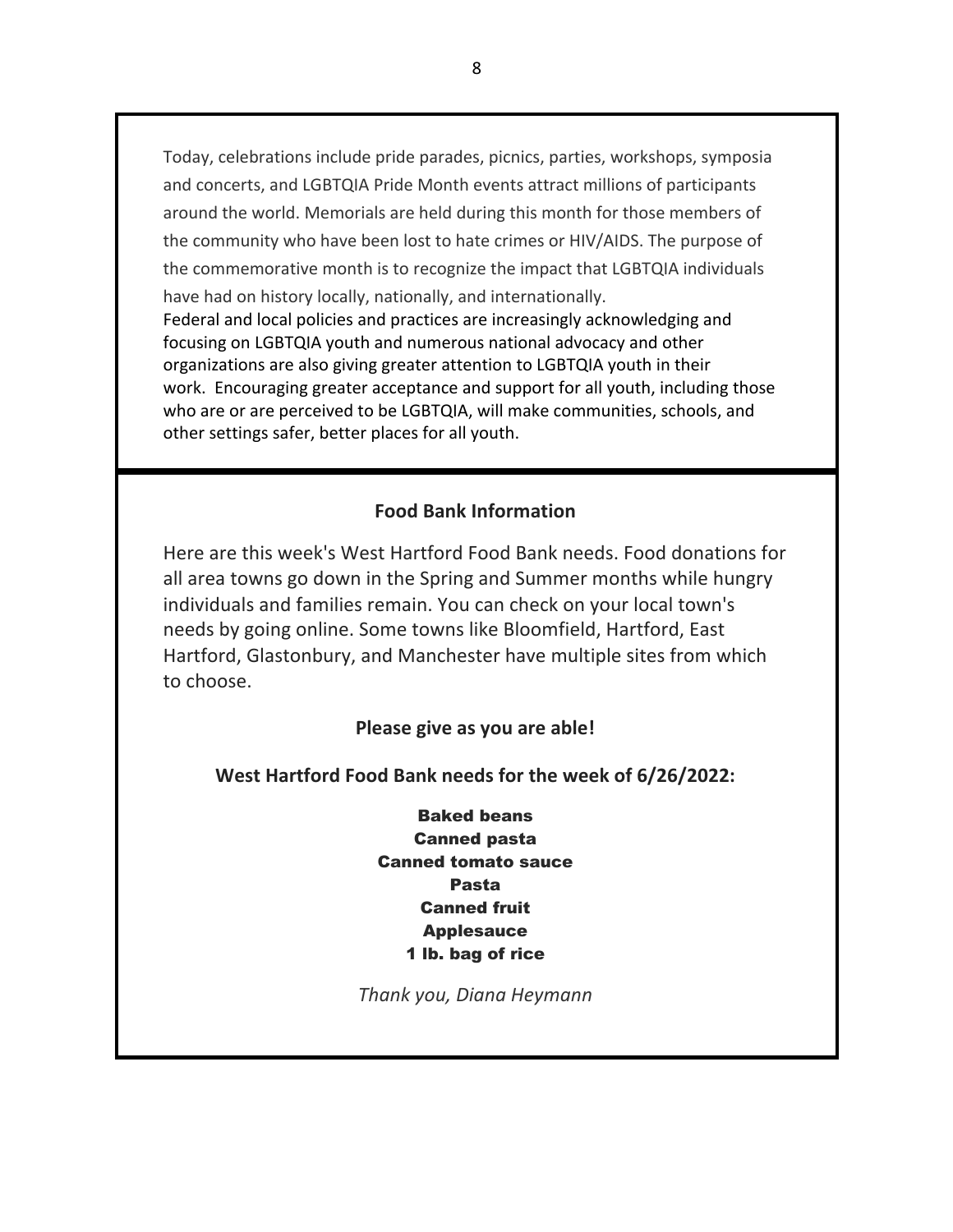#### *Programs & Events*

#### **Meetings, Events, Programs**

**The USH Book Club: Meets monthly, on the 2nd Thursday, 2:30 – 4:30 pm, via Zoom. All adults in the USH community are welcome. Please contact Ginny Allen at fiddlenurse1@gmail.com if you'd like more information or if you want to join. An email with Zoom link will be sent a day or two before the meeting.**

**Book Selections 2022**

July 14 – *Hamnet* – Maggie O'Farrell August 11 – *The Vanishing Half* – Brit Bennett

**20's/30's Group: If you would like to join, please email Tara Cote at tcote11@gmail.com.**

#### **Disability Support Group:**

This group meets online the first Saturday of each month at 10:30 a.m. The zoom link is sent a few days prior to the meeting. In this group participants discuss the challenges of physical disability (chronic illness, chronic pain, impaired senses, impaired mobility) and emotional pain (loss, mental illness) and the stresses of caretaking a loved one. What is said in the group stays in the group. Email **Gloria Bent** for more information at **bentgloria@gmail.com or call at 860-904-7768.**

#### *Caring Network*

**From the USH Caring Network:** Please inform the Caring Network of needs, or volunteer your services. If you know of any member or friend experiencing some difficulty, please contact **Janice Newton** at **janicecnewton@gmail.com** or any member of the Caring Network so we can provide some assistance. A wide range of community services is also available to those in need by calling the Community Info Line at 211.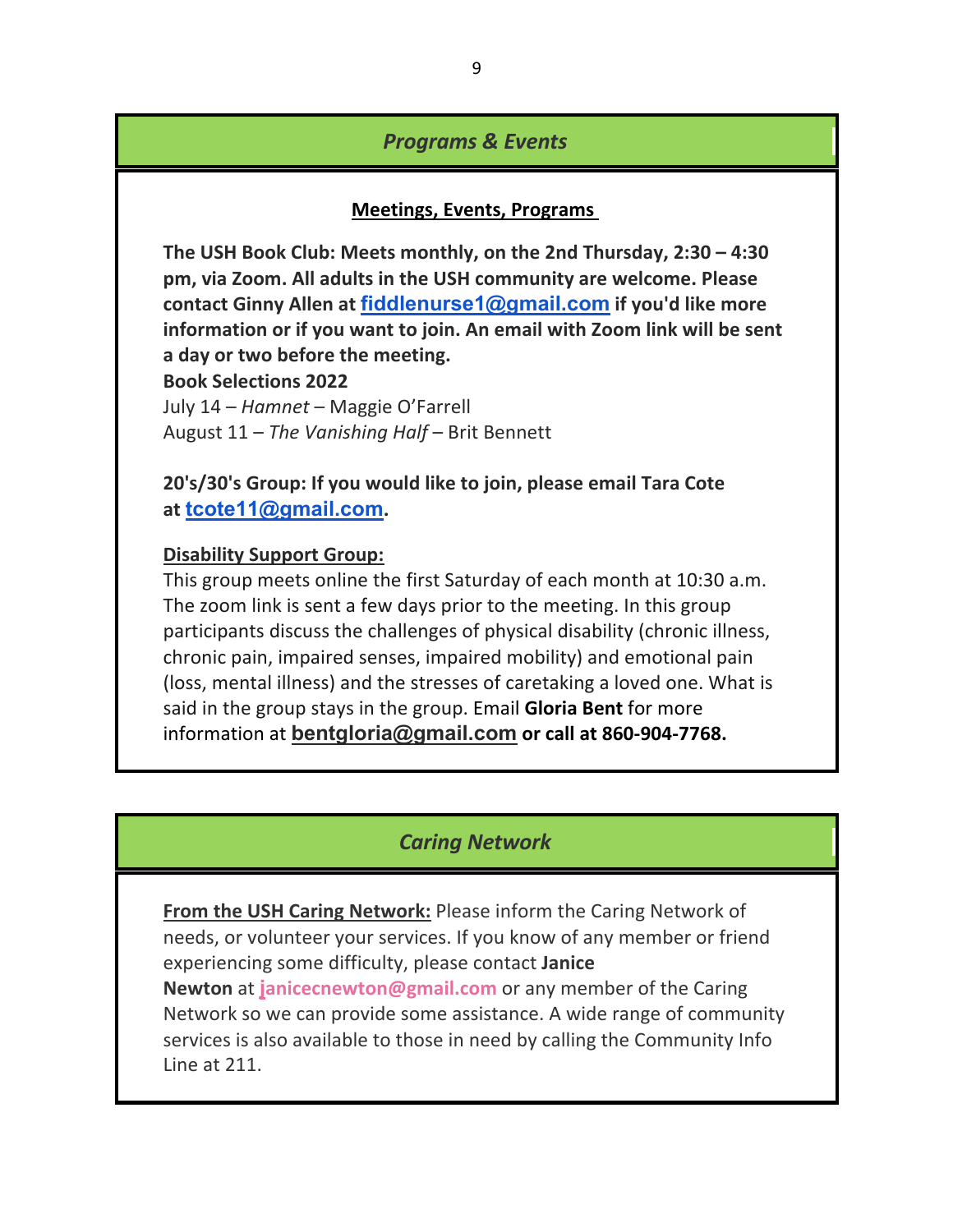# *In & Around Greater Hartford*



679 Farmington Avenue West Hartford, CT 06119

https://www.reddoormusic.org/ **Music at the Red Door - Austin Pipe Organ - PDF Brochure**



### **The Elizabeth Park Conservancy** will

present four free outdoor summer concerts on the **Rose Lawn**. In collaboration with the West End Civic Association, the Park presents three outdoor movies during the summer, and the Connecticut Ballet presents the annual Marge

Wilder Tribute Performance on a Saturday in July. See event information **HERE** Image: elizabethparkct.org

#### **Holcomb Farm**

*A historic New England Farm — A Place to Grow Since 1756* Holcomb Farm is a nonprofit CSA that farms without chemicals or pesticides. It is located at 111 Simsbury Road, West Granby, CT 06090. **www.holcombfarm.org**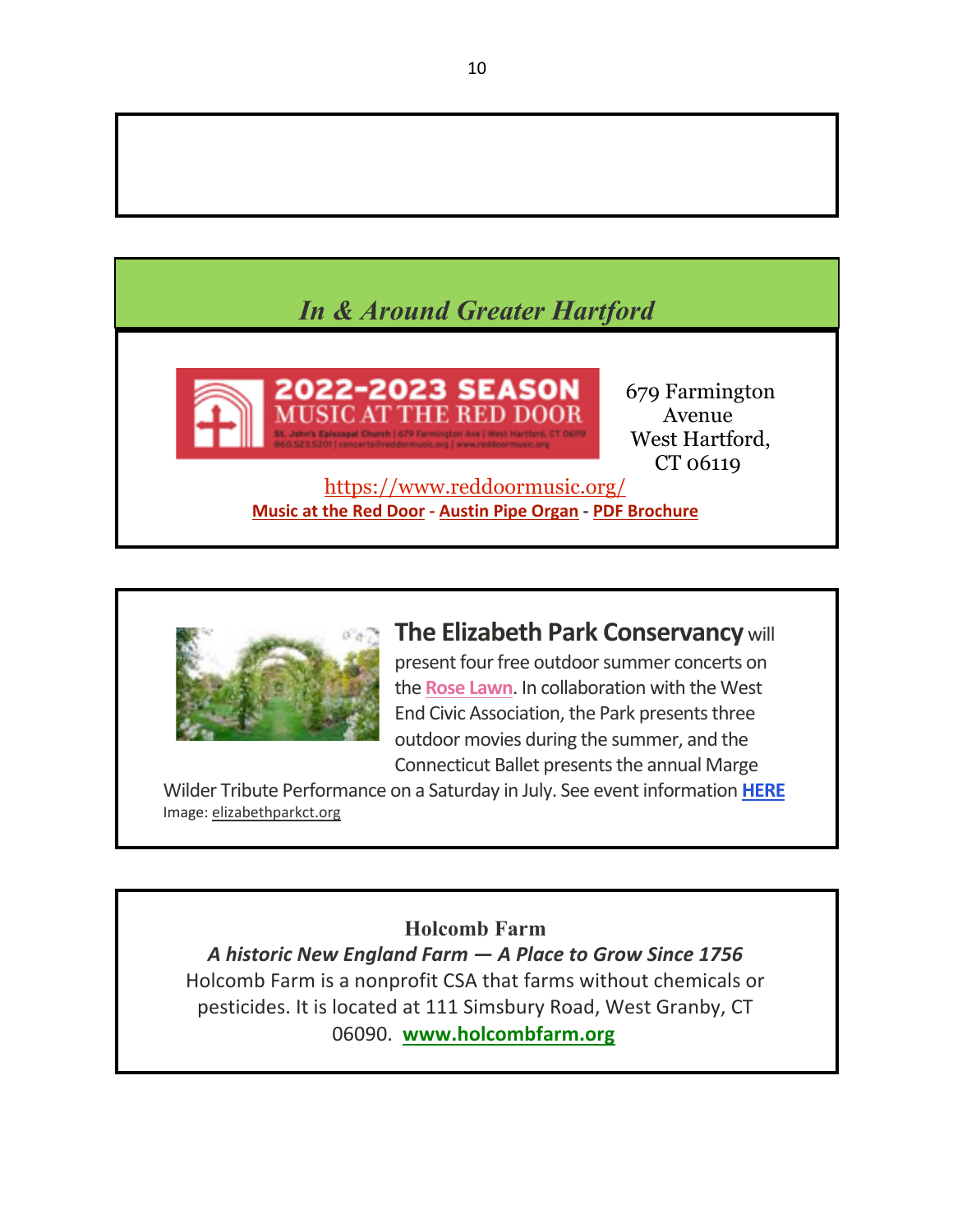

#### **Your 2021-2022 USH Board of Directors**

**Rob Spector: President Eve Pech: President-Elect Bob Hewey: Treasurer Sarah Harmon McKenzie: Secretary Peter Meny: Spiritual Life Council Chair Jon Covault: Administration Council Chair Dana Donovan: Social Justice Council Chair Tina Davies: Community Within Council Chai The July 2022 board meeting has not yet been scheduled.**

The latest financial reports for **FY Nov-Dec 2021** have been posted, click **HERE** to view.

#### The **2021/22 Annual Report** is available **HERE**

The Board Meeting minutes for **April 2022 h**ave been posted. To view the USH Directory, Reports, meeting minutes and other church business information online, click **HERE**. Contact Buffie Pinney at hartforduusociety@gmail.com for the username and password.

**Missed Last Week's Enews? Click Below:**

**http://www.ushartford.org/nourishing-spirit/newsletters/**

**See Articles and News for USH and the Surrounding Area you may**

**have missed or find a link to the USH Facebook Page HERE.**

**Please consult our Online Calendar regularly for all upcoming events** 

**coordinated by the Unitarian Society of** 

**Hartford: www.ushartford.org/events/**

**To submit a Calendar Request (also for an online USH Zoom Room gathering) click HERE.**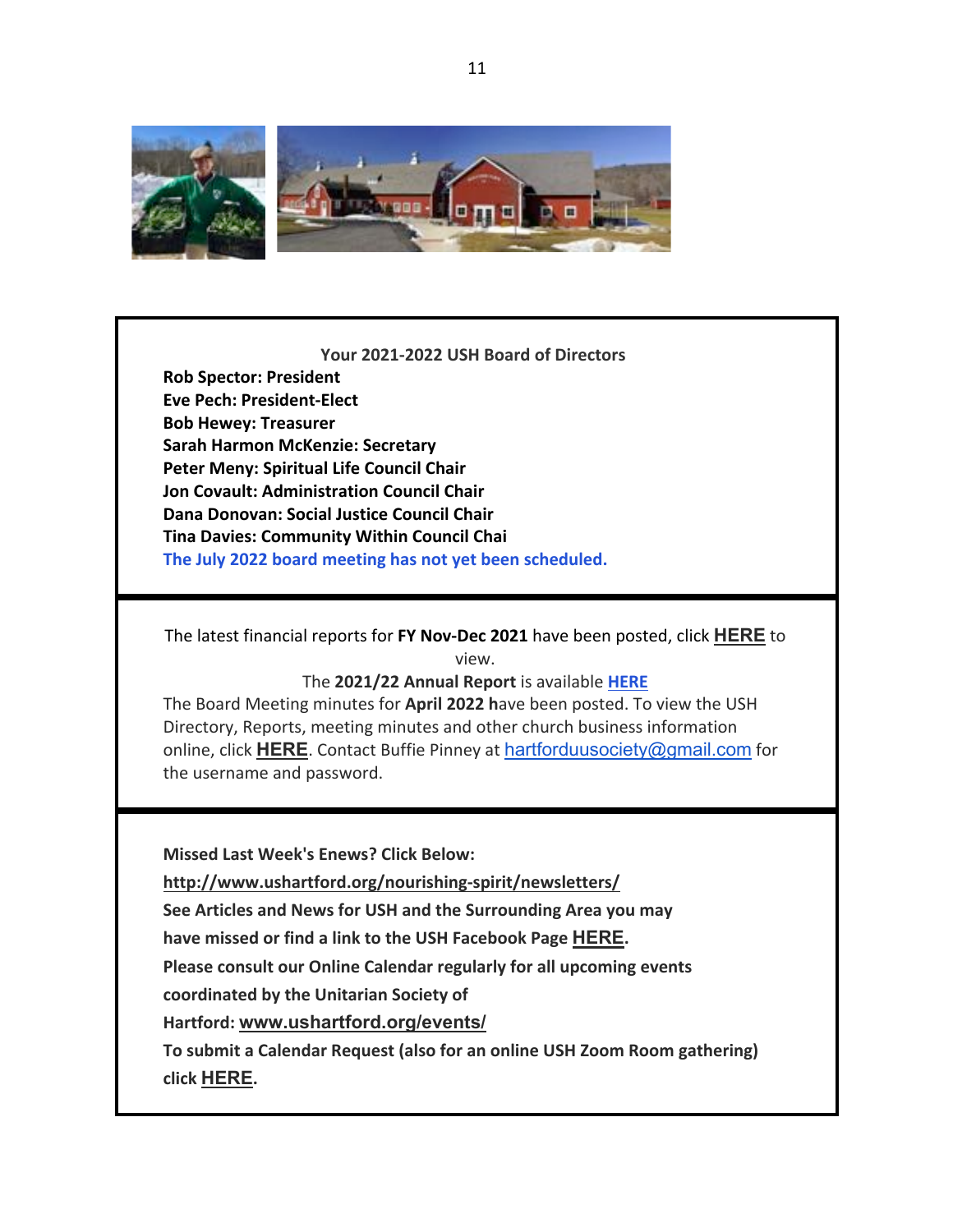**E-News Contributors please take note: The deadline for USH E-News submissions is** *Tuesday at 12 Noon***. Please include the dates that your submission should be included in the 'Subject' field. Announcements about upcoming events typically appear for two consecutive weeks maximum, unless other arrangements have been made with the editorial team.**

**USH Staff: http://www.ushartford.org/staff-members/**

Sam Moffett, Director of Music Ministries **smoffettuu@gmail.com** | 860-233-9897 ext. 108

Annie Witzler, Interim Religious Education Coordinator **re4ush@gmail.com** | 860-233-9897 ext. 104

Bob Hewey, acting Bookkeeper - Office or Phone by Appointment **ushtreasurer50@gmail.com** 860-233-9897 ext. 102

Buffie Pinney, Office Administrator & Building Rentals **hartforduusociety@gmail.com** | 860-233-9897 ext. 100

### *From Buffie's Desk*



Please contact our Office Administrator, **Buffie Pinney**, with any administrative questions or concerns. Buffie works Sunday through Thursday from 9 am – 2 pm. Please email her at **hartforduusociety@gmail.com**. **Buffie is** *always* **happy to hear from you!**

**Sunday Welcome Volunteers STILL Needed!! See Sign Up Genius Link HERE. Please contact Buffie at hartforduusociety@gmail.com for any assistance or additional questions.**